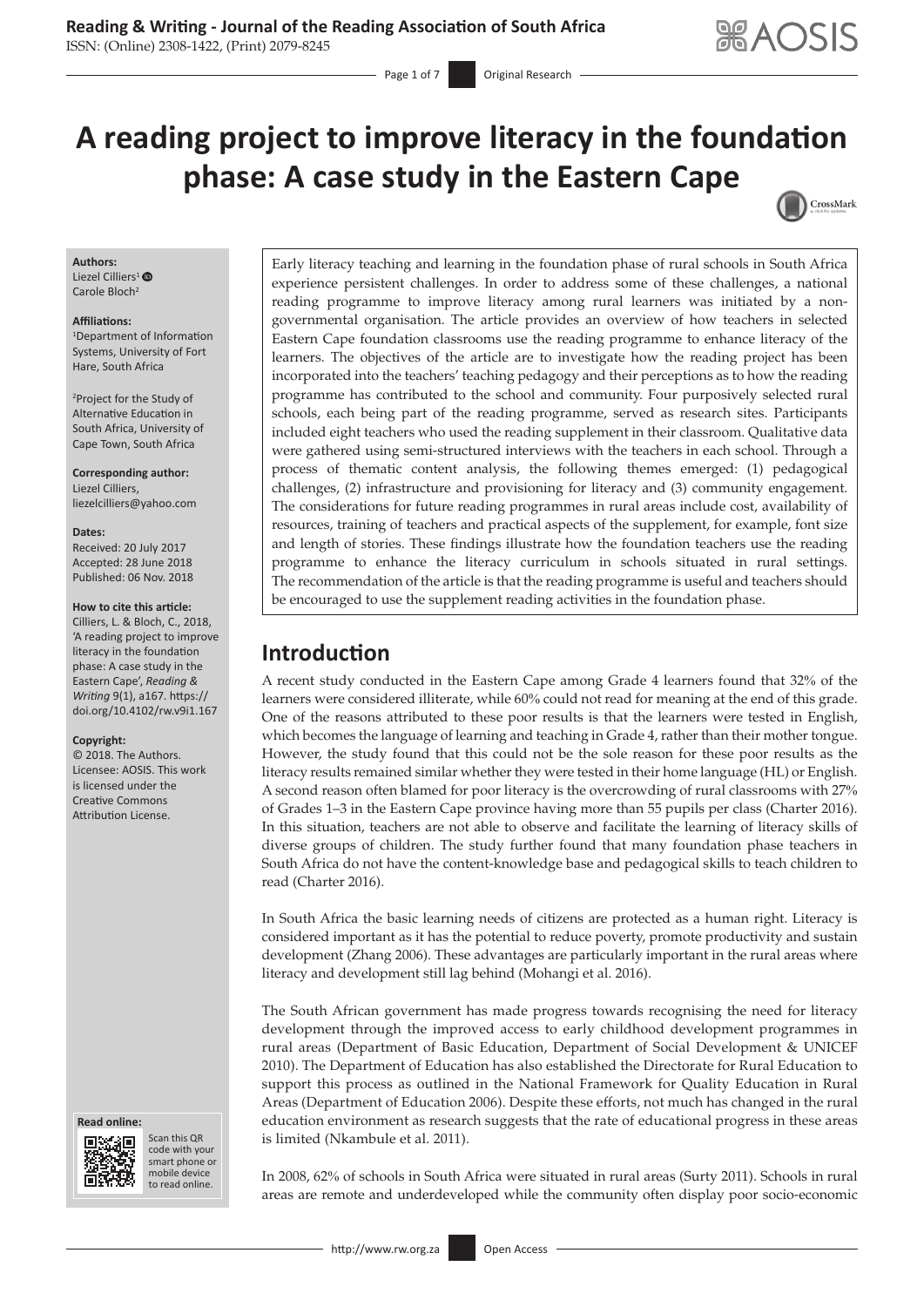circumstances and lack basic infrastructure such as roads, electricity and information and communication technologies (Mohangi et al. 2016). The poverty in rural areas will directly affect educational resources, experiences and opportunity, as it is difficult to attract experienced staff to these schools (Lester 2012). Typical challenges of a rural school include a high number of multigrade classrooms, lack of public transport because of the isolated setting of the school, attendance problems of learners and diverse learner backgrounds (Mohangi et al. 2016).

Literacy in rural schools is further impeded by the lack of reading material. Only 7% of schools in South Africa have a functional library while most classrooms do not have books available that learners can read. More than half of learners do not have access to books at home. There is also an acute shortage of relevant content and appropriate level of books in the African languages (Department of Basic Education 2008; Nel et al. 2016). Klynveld Peat Marwick Goerdeler (KPMG 2008) reported that there are 30 libraries per million people in South Africa with only 46% of the population able to borrow books from the library.

### **Literature review**

According to De Vos, Van der Merwe and Van der Mescht (2014:147), 'Literacy is one of the most important academic skills'. Literacy can be used as a measure to predict success in both life after school and the educational environment (Pretorius & Mokhwesana 2009). Snow, Burns and Griffin (1998) found that Grade 3 literacy results are a good predictor of high school graduation. The annual results from the Annual National Assessments (ANAs) illustrate the poor state of literacy in the schooling system that decreases steadily from Grade 1 (Table 1). The language achievement of learners in the Eastern Cape starts off at the lowest percentage (54.8%) in the country in Grade 1 and decreases to 43% at the end of Grade 4. These scores then are an accurate predictor of the grade 12 results, with the Eastern Cape being the province with the lowest pass rate in South Africa for the past few years.

| <b>TABLE 1:</b> Language achievement. |         |         |         |         |                                                            |  |
|---------------------------------------|---------|---------|---------|---------|------------------------------------------------------------|--|
| Province                              | Grade 1 | Grade 2 | Grade 3 | Grade 4 | Difference in percentage<br>between Grade 1 and<br>Grade 4 |  |
| <b>KZN</b>                            | 61.6    | 58.6    | 55.3    | 46.6    | 15.0                                                       |  |
| MP                                    | 57.1    | 54.1    | 47.0    | 43.2    | 13.9                                                       |  |
| LP                                    | 57.9    | 52.9    | 46.9    | 44.3    | 13.6                                                       |  |
| <b>NC</b>                             | 56.8    | 52.8    | 46.2    | 43.9    | 12.9                                                       |  |
| GP                                    | 65.4    | 60.2    | 54.5    | 53.4    | 12.0                                                       |  |
| EC                                    | 54.8    | 51.8    | 47      | 43.0    | 11.8                                                       |  |
| <b>WC</b>                             | 64.5    | 62      | 49.9    | 54.1    | 10.4                                                       |  |
| <b>NW</b>                             | 56.6    | 51.2    | 46.8    | 46.9    | 9.7                                                        |  |
| <b>FS</b>                             | 61.4    | 56.8    | 54.4    | 55.5    | 5.9                                                        |  |
| National<br>average                   | 60.4%   | 56.5%   | 50.8%   | 49.3%   |                                                            |  |

*Source*: De Vos, M., Van der Merwe, K. & Van der Mescht, C., 2014, 'A research programme for reading in African Languages to underpin CAPS', *Journal for Language Teaching* 48(2), 148–177. <https://doi.org/10.4314/jlt.v48i2.7>

Note: KZN, KwaZulu-Natal; MP, Mpumalanga; LP, Limpopo; NC, Northern Cape, GP, Gauteng; EC, Eastern Cape; WC, Western Cape; NW, North West; FS, Free State.

foundation phase (Grade R – Grade 3) (Nel et al. 2016). Schools in South Africa must offer two languages, one that is used as a HL and a second called first additional language.

investigation into the subject of literacy.

**Research in the literacy field**

The HL is not always the mother tongue of all the learners, but rather a language that they are proficient in (Department of Basic Education 2011). This means that many learners do not use their strongest language during the initial few years of schooling but rather an additional first language, for example, English (Department of Basic Education 2011). Kerfoot and Van Heerden (2014) found that the policy of teaching in the mother tongue does not ensure proficiency in either the home or additional first language. Instead, reading for pleasure and meaning should be the main goal during the foundation phase (Van Der berg et al. 2016).

These dismal results also extend to the international arena where South African learners in Grade 5 were found to be almost three years behind international norms. Learners in the Eastern Cape were an average of four years behind the international benchmark (Howie et al. 2012). The PIRLS report in 2011 also placed South Africa near the bottom of the list for performance in literacy which necessitated a thorough

Primary school curricula state that learners should be able to read and write fluently at a complex level of cognitive skill at the end of Grade 3. From Grade 4, learners then use these literacy skills to investigate a range of disciplinary fields. The results in the previous section show that this is not the current situation in the South African schooling system (Taylor 2016). The results of the ANAs seem to indicate that the development of basic literacy skills, such as reading, writing, numeracy and life skills, has not received enough attention in the

# **Justification**

To assist with these problems, the Curriculum Assessment Policy Statements (CAPS) document for foundation phase (HLs) was formulated by the Department of Education. The CAPS document emphasises the knowledge, skills and values that teachers in the foundation phase should possess and use to teach literacy. However, the policy has not translated into classroom practice because of insufficient funding and number of teachers, lack of training for teachers and a general indifference where literacy teaching in the foundation phase is concerned (Janks 2014; Nel et al. 2016). Taylor (2016) also reported that pedagogical practice is not appropriate for learners in rural schools. Most rural primary schools make use of chanting in a chorus with very little independent reading by learners. This is similar to the report from Gains and Graham (2011) who found that most early literacy teachers still make use of oral drill sequences to teach reading. This means that learners often do not progress further than technical decoding skills and cannot explain the meaning of words, phrases and sentences. An analysis of an assessment undertaken by National Education Evaluation and Development Unit (NEEDU) found that a large majority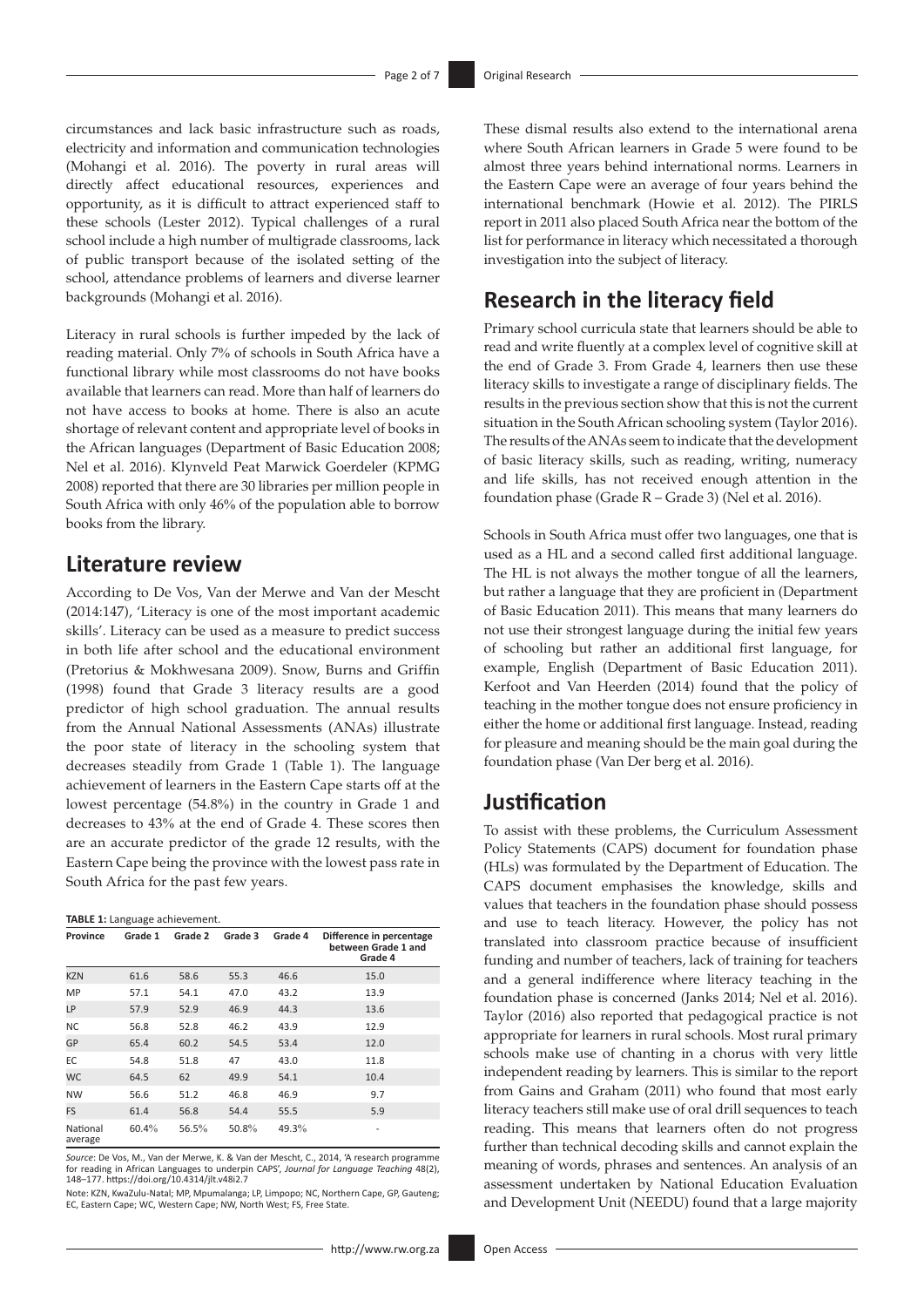of African Grade 5 children located in rural schools decode simple words at such a slow rate that they cannot understand what it is that they are reading (Draper & Spaull 2015). A further problem is that teachers do not have expressive writing experience themselves and thus do not teach writing during early literacy classes in rural schools. Writing during the year does not reach more than 25% of the CAPS curriculum specifications (NEEDU 2012). The result is that learners have limited understanding of the texts that they read (Hoadly 2012).

# **Purpose and objective**

To date, little research has been conducted into the methodologies that are most efficient to become literature in an African language, specifically in the foundation phase in rural schools (Guthrie, Wigfield & Perencevich 2004). The purpose of this article is to provide an overview of how teachers in selected Eastern Cape foundation classrooms use a reading programme to enhance the literacy curriculum. The reading programme was established in 2009 to support literacy in rural schools. The project has been ongoing for the past five years in these four schools. The objectives of the article are to investigate how the reading project has been incorporated into the teaching pedagogy and the teacher's perceptions, as to the contribution that the reading project has made in the school and community. Lastly, the teachers provide suggestions for the improvement of a reading programme in rural schools.

# **The context of the study**

The Project for the Research of Alternative Education in South Africa (PRAESA) was the cofounder, together with the DG Murray Trust, of the Nal'ibali campaign in 2012 in South Africa. The project was recognised internationally when it received the Astrid Lindgren Memorial Award in 2014 and 2015 (Bloch 2015).

The Nal'ibali campaign publishes a bilingual newspaper supplement bimonthly that is distributed to reading clubs and media publications such as newspapers across the country. Since the inception of the project, 21.1 million supplements have been distribution to 45 021 children across the country and 1120 reading clubs were started in seven provinces (Bloch 2015).

'The purpose of Nal'ibali aims to re-ignite a passion for storytelling and reading among adults and children as an urgent strategic intervention to transform children's opportunities for becoming readers and writers' (Bloch 2015:1). The supplement makes use of stories, literacy activities, reading and reading club tips and support to promote literacy and make reading and storytelling meaningful, enjoyable and accessible. PRAESA also maintains a website where teachers can access additional learning material for each story and hosts a radio show on several radio stations where the story featured in the supplement is enacted.

# **Methodology**

This research study employed an interpretivist philosophy where meaning is interpreted from the individual's lens and reality can be socially constructed. This paradigm can be used to provide holistic, rich and in-depth understanding of complex phenomena (Creswell 2016). The objective of the study is exploratory in nature and seeks to understand the behaviour (i.e. the experiences of teachers with regards to the use of Nal'ibali to improve reading literacy in rural primary schools in the Eastern Cape) and not to predict behaviour of the teachers, which is characteristic of the positivist stance. In line with the interpretivist philosophy, the qualitative approach was also adopted and motivated by the need to study, 'real people, real problems and real organisations' (Edmondson & McManus 2007, p. 1155). Such efforts are applauded as they can be forerunners in theory development.

### **Data collection instrument and procedure**

The data collection method for this study made use of semistructured interviews in order to achieve an understanding around the depth and complexity of the teachers' experiences with regards to the Nal'ibali campaign (Creswell 2016). Semistructured interviews allow for some flexibility when qualitative data are collected as the interviewee has more 'freedom' to express and ascribe meaning to their experiences (Noaks & Wincup 2004). In order to prompt the interviewee, a trigger question was used, for example, 'please provide a brief description of your experience and understanding of the goal of the Nal'ibali initiatives'. Ethical clearance was obtained for the project from the University Ethical Clearance Committee.

Four rural schools were included in the study and eight teachers were interviewed, two from each school. A purposive, convenience sampling method was used as the sample needed to be 'available and accessible' to the study (Cohen, Manion & Morrison 2007). The schools were selected for the study as they have participated in the Nal'ibali programme for the past five years. The supplements are distributed to the schools bimonthly by a non-profit organisation. The schools were approached by the researcher and asked to identify the foundation teachers that make use of the Nal'ibali supplements in their classroom. Interview dates and times were set up at the school when the teachers were not in class. The duration of each interview on average was 45 min.

### **Data analysis procedure**

The interviews were transcribed and prepared for analyses. Thematic analysis was used to identify appropriate themes from the interviews. Thematic analysis is defined by Crowe, Inder and Porter (2015) as, 'a process of interpretation of qualitative data in order to find patterns of meanings across the data' (p. 617). This process allows the researcher to organise and manage data and further facilitate the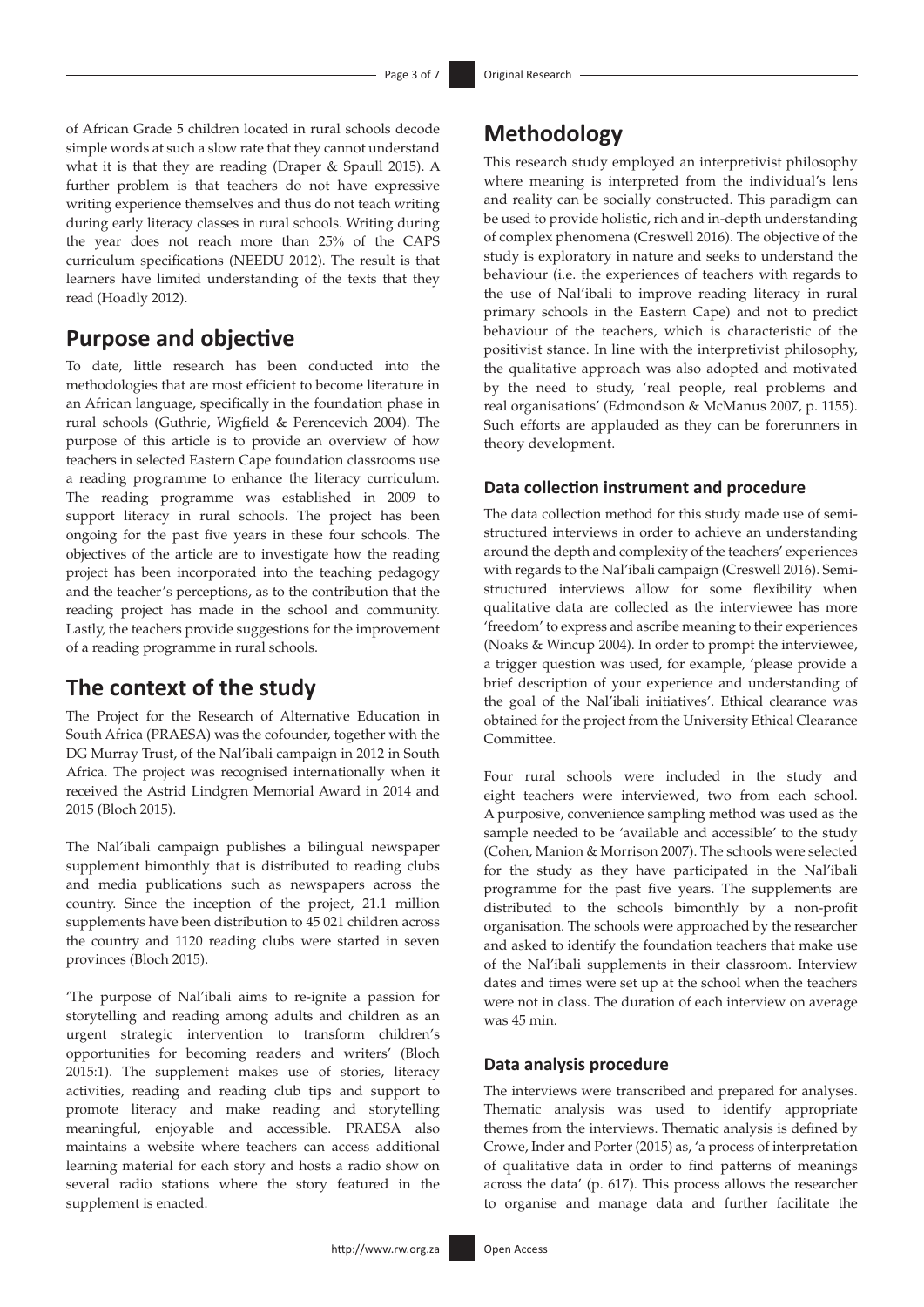identification of themes, analysis of data, gathering insight and developing conclusions.

# **Results and discussion**

All four schools included in the study were government schools that were classified by the Department of Basic Education as non-fee schools and placed in the first or second quintile. Table 2 provides the demographic information of the schools. All the schools offered classes for learners from Grade R to Grade 7.

School 3 had no computer or Internet access, while the other schools had one computer and a printer that the principal and staff could use for administrative tasks and/or to access email. Schools 1 and 4 had access to the Internet via WiFi, but both complained that the access was irregular and costly. School 1 had also started a programme where international volunteers would visit the schools once a week and provide computer literacy programmes in a small computer laboratory. Because of the geographical location of the school, the laboratory had no Internet access as a satellite dish would be needed to relay the signal.

Schools 1 and 3 made use of the Nal'ibali throughout all the Grades (R–7). The supplements was typically used first with the younger children and then passed on per grade until it reached the Grade 7 class. School 2 used the Nal'ibali supplement in their Grade 1 class where the teacher would initially read the story to the learners and show them the pictures that accompany the story. As the learners progressed throughout the year, they started to read the story themselves. School 4 used the Nal'ibali in the Grade 3 class to supplement the prescribed curriculum. Two of the schools allowed the pupils to take their Nal'ibali home and reported that the supplement is read by the entire family.

### **Themes**

The research makes use of a constructivist lens to analyse the themes of the interviews. Vygotsky (1962) developed the 'zone of proximal development' that suggests that all learning builds on existing foundations (skills and knowledge). New knowledge is built on this foundation, meaning that advanced skills or different learning areas cannot be learned if the links to existing skills have not been established. A learner cannot learn new information if a certain level of language proficiency and understanding of literacy has not been reached (Taylor 2016). In the next section, the various themes that were identified from the interviews are presented.

#### **TABLE 2:** Demographics of schools.

| School   | <b>Total number of</b><br>pupils | Number of pupils in foundation classes where<br>Nal'ibali was used most often |
|----------|----------------------------------|-------------------------------------------------------------------------------|
| School 1 | 170                              | 55 (Grades 1 and 2 in one class)                                              |
| School 2 | 415                              | 59 (Grade 1)                                                                  |
| School 3 | 150                              | 36 (Grade R); 33 (Grades 1 and 2 in one class)                                |
| School 4 | 500                              | 98 (Grade 3)                                                                  |

### **Pedagogical issues**

All the teachers interviewed agreed that the Nal'ibali initiative is beneficial to the learners. The Nal'ibalies were seen as incremental in the learning process as younger learners can be taught reading and writing skills while learners in higher grades are asked to use more advanced skills, such as reasoning and thinking, to reflect on the stories. The suggested benefits from Nal'ibali ranged from general outcomes such as developing language skills to specific skills such as reading, listening, comprehension, storytelling and writing skills.

### One teacher shared:

'I use the Nal'ibali to encourage writing among the learners. They like the stories and use their imagination for creative writing as they can relate to the characters. Even sentence construction is more fun as they interact with the activities.' (A Female, Grade 1, Teacher)

Nal'ibali was used by the foundation phase teachers to teach a variety of skills. These include reading, writing, speaking and listening skills. All the schools used the Nal'ibali to improve reading, speaking and listening skills, with only two schools incorporating it to improve the learners' writing skills. The class sizes, except for school 3, are above the recommended 35 students per classroom. The classrooms were observed to be small without enough desks for all the students. In many instances, three or four learners would share a desk designed for two learners. In two of the schools, multiclasses were also present in one classroom. These arrangements make it difficult for the teacher to manage the classroom and design and implement proper classroom activities.

# **Reading**

Three of the schools used the supplements, or 'Nal'ibalis', as they are known, to improve the learners' reading skills regardless of their grade. The supplements were seen as beneficial, as they provided the story in isiXhosa and English as illustrated by the following quote:

'The Nal'ibalis is useful as the learners can use the small book that is easy to transport. The small book provides the story in English and isiXhosa which allows the learners to improve the reading fluency in both languages. They can also switch stories if they do not understand the English version. This helps them to understand the "gist" of the storyline.' (A, Female, Grade 1, Teacher)

School 2 used the story to discuss phonics with the learners. The teacher made use of Nal'ibali to revise the phonics that was taught during the past week as a re-enforcement to these lessons.

# **Writing**

School 1 incorporated writing skills into the curriculum as they asked the older learners (Grades 4–7) to write an essay about how they related to the story or about a specific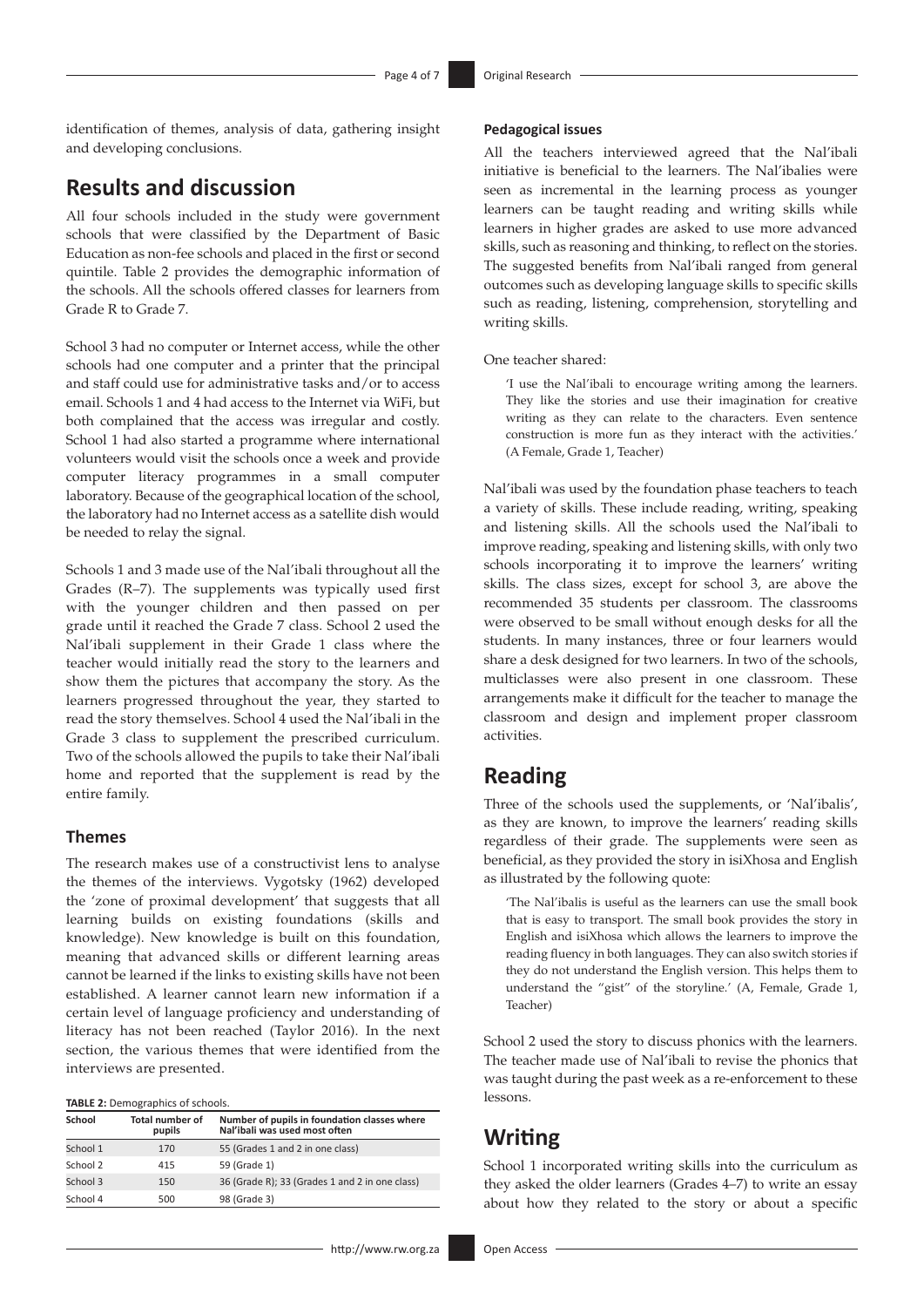character in the story. The younger learners (Grades 1–3) used the story to improve their vocabulary and spelling skills. The school encouraged all the learners to become involved in the activities by holding a spelling bee competition on Fridays with a small prize for the winner.

School 4 used word puzzles and sentence construction to improve the learners' writing skills. Pictures were also used as starting points for creative work essays.

# **Speaking**

The Grade R teacher at school 2 made use of the supplement to improve the students' speaking skills. The teacher showed the class the pictures during the reading of the story and asked them to discuss what they thought would happen next. This was similar to school 1 that would ask the older learners specific questions about the story or to discuss the moral principle of the story.

School 1 asked the Grade 7 learners to dramatise the story in groups. Once a month these learners then perform the story in front of the other grades. This is similar to school 4, where pictures in the supplement were used to discuss the story line or act out the story. Specific questions were asked to make sure the learners understood and relate to the story. Activities such as group guided reading were used in school 4 to improve the English fluency of the grade 3 learners.

# **Listening**

All the teachers started by reading the story in both languages to the learners. This provided an opportunity for the learners to ask questions, such as if they do not understand a specific word, and become familiar with the story.

A teacher from school 2 said:

'I initially read the Nal'ibali story to the class and ask them questions about the story. Recall of the story is done by asking the learners about the specific sequence of events or characteristics of key characters in the story.' (B, Female, Grade 1, Teacher)

### **Infrastructure and provisioning for literacy**

Reading promotion projects follow a two-step approach: Firstly, the reading material must be available, while the second step entails the teacher helping the learners to find the joy of reading (Snyman 2016).

Only 7% of schools in South Africa have a functional library, which results in the lack of a reading culture in a community as they do not have the adequate resource material (Nel et al. 2016). None of the schools in this case study had a functional library. This meant that the Nal'ibalies often substitute for the shortage of reading material. The teachers suggested that Nal'ibali should be used in schools where there is no library or a small library as the supplements can be recycled for reading purposes. One of the teachers commented proudly that she now had her own library in the classroom and that

the learners read the booklets when they are finished with their school work. She has a valuable resource that she can transfer to the learners in the following year.

The Nal'ibali programme provides a newspaper supplement bimonthly, as well as electronic resources via a website and radio programme. Three of the schools were not aware that Nal'ibali provides additional electronic resources such as social media, the website or radio programme. Only school 4 made use of the radio programme during class time and has become a member of the Facebook page. They said:

'We know about Nal'ibali because John brings us the newspapers every two weeks. We do not have computers or the Internet to look at these things. It is expensive and the Department of Education do[*es*] not provide us with the resources.' (C, Female, Grade 2, Teacher)

'It is good that the learners make their own booklets as it gives them a proud feeling when they have prepared their own learning material. The learners in the other grades are envious of them as they now have a book to take home to read.' (A, Female, Grade 1, Teacher)

During step 2, the teacher is responsible for the reader development of learners to improve their reading fluency and comprehension (Snyman 2016). Learners must experience the joy of reading before they will develop a reading culture. In order to accomplish this, the teachers felt that awareness about the programme was needed in order to get buy-in from the principal and other teachers at the school. Once a year, two of the schools put on a small concert for the foundation classes when they act out one of the Nal'ibali stories for world read aloud day. This seemed to be the initiative of the individual teachers responsible for these classes. At the third school, the school principal has supported the reading programme, and here the entire school participates in a spelling bee competition or the older learners dramatise the stories for the younger grades. These activities provide younger learners with the opportunities to really engage with the reading material and develop a lasting joy for reading.

### **Community engagement**

Literacy skills are crucial to parenting, employment seeking, consuming and so on. Reading not only impacts everyday life but is also at the heart of self-education and lifelong learning (Cox & Guthrie 2001). It is also needed to take advantage of digital developments. A literate individual can 'develop capacities of reflection, critique and empathy' (EU High Level Group of Experts on Literacy 2012) that consequently lead to a sense of self-efficacy and identity.

One of the school teachers had started a reading group at her church for adults with the books. There is no library in the community and she felt this was a way for the adults to improve their reading skills as well. This teacher was heavily involved in her community and church and served on many committees to improve the quality of her village. Similarly, PREASA has recognised that many of the reading club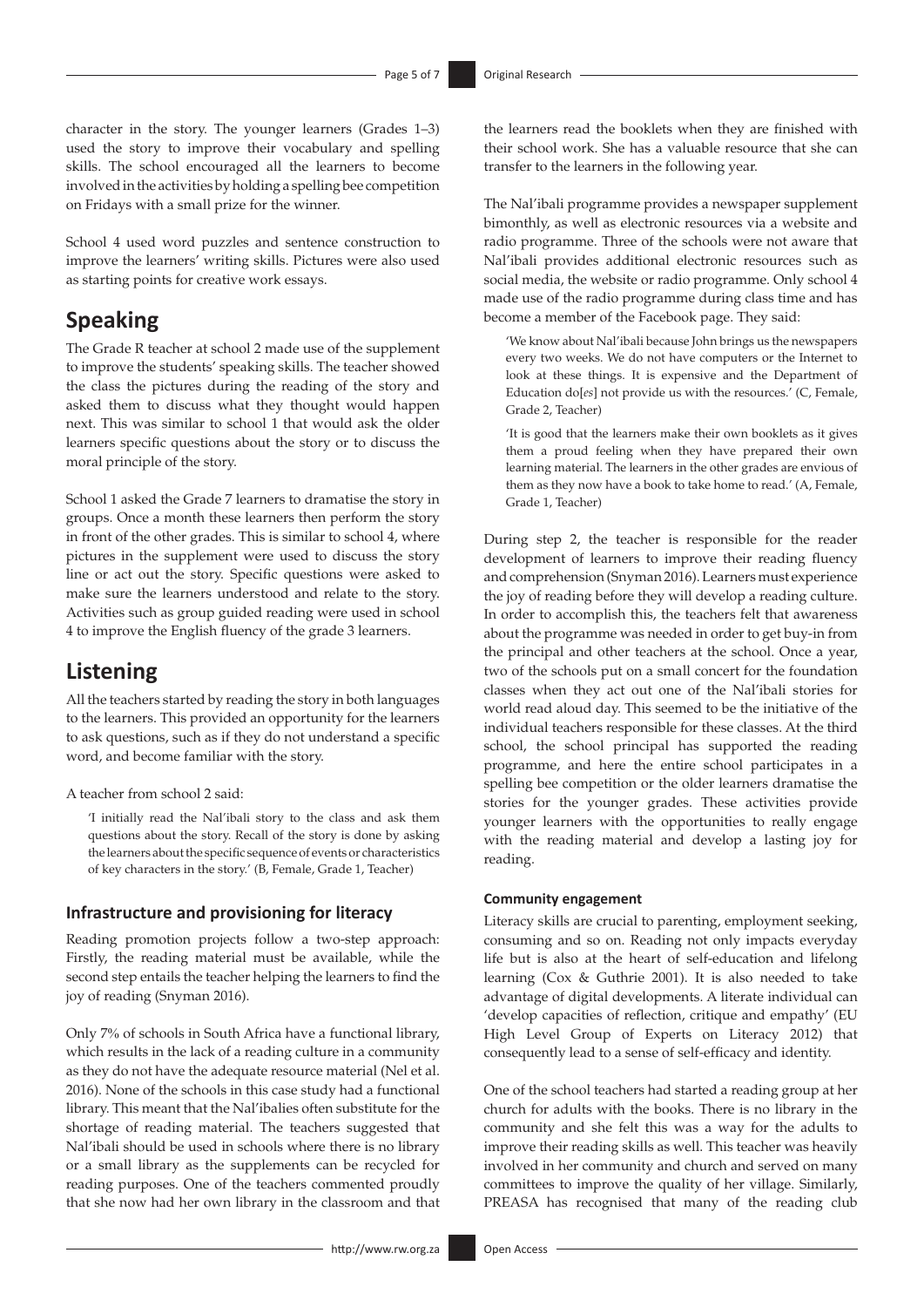volunteers and staff of Nal'ibali who live in the black communities become role models and are called on to lead discussion on community issues as they are perceived to be more educated and knowledgeable. In this way, they become the critical voices of the community and reassert the value of community and indigenous knowledge. Newman's (2005) ideas about informal learning are useful here: Information and knowledge are used as resources in the fight for better education; interpretive skills are deployed to understand what people are like and to make sense of their actions and behaviour; and critical skills are developed to challenge power relationships.

#### **Implications for reading project in rural school**

The availability of the supplement and cost associated with buying the newspaper were seen as prohibitive factors to the sustainability of the project. All the schools are located in rural areas where newspapers are only accessible at the local shop, which is often located far away from the schools. Teachers also felt that parents would not be able to afford the newspaper. All the schools in this study were provided with the supplement free of charge by a non-profit organisation and were delivered to the school.

Teacher training on how to incorporate Nal'ibali was another important point that was raised with some suggesting that a separate teacher guide should be produced that can help teachers to use the supplement effectively in the classroom. Schools 1 and 3 also wanted more activities for teachers to make use of in the booklet, or that additional material could be emailed to the teachers on a database to include in their lesson plans. School 4 suggested that a training guide or workshop would be useful for teachers to learn how to incorporate the Nal'ibali into the curriculum.

The teachers also warned that the amount of time needed to cut and prepare the Nal'ibalies for the classroom was a burden. Some of the teachers overcame this problem by using the older learners to help them prepare the booklets in class.

School 1 suggested that the stories should include other languages as well. In the Eastern Cape, the stories are available in English and/or Xhosa, but school 1 felt that the learners would benefit from Afrikaans as well. School 2 also echoed this sentiment as they felt that the stories should be used to improve the second language of the older learners.

Stories should be Grade appropriate and not longer than 15 min, while schools 2, 3 and 4 complained that the font size was too small for younger learners to follow. One of the schools also suggested that the size of the book must be bigger in order to allow groups to read together. The story content must also relate with the learners that are from rural backgrounds.

# **Conclusion**

This article provided an overview of how teachers in selected Eastern Cape foundation phase classrooms use a reading

The use of a reading programme supplement was found to be beneficial in the four schools that were included in the study. The teachers could use the supplement to enhance the literacy curriculum (reading, writing, speaking and listening) in a variety of ways. None of the teachers were trained to use the supplement or could access the online resources, and the amount of creativity and effort was deemed to be of an individual nature. Where the principal or other teachers became involved in the project, the use of the supplements was expanded to all the grades in the school. The reading programme also provided some reading material in the absence of a functional library for the school and the community in one instance. The considerations that were identified that will impact on a Foundation Phase reading programme in rural areas are cost, availability of resources, training of teachers and practical aspects of the supplement, for example, font size and length of stories. These considerations provide valuable insight into how to improve the sustainability of these projects for the future. The limitations of this study include the small sample size, which could be improved in future research to all the schools that use Nal'ibali to enhance their literacy programmes. **Acknowledgements Competing interests**

programme to enhance literacy among their learners. The literacy rate among Foundation learners in rural schools is dismal, and while the Department of Basic Education has prioritised literacy, there has been very little improvement.

The authors declare that they have no financial or personal relationships that may have inappropriately influenced them in writing this article.

### **Authors' Contributions**

L.C. conceptualised the study, collected the data and performed the literature review. She was also responsible for the analysis of the data and writing the article. C.B. was part of the conceptualising of the study

### **References**

- Bloch, C., 2015, *Nal'ibali and libraries: Activating the gift of reading together*, in Conference proceedings of IFLA World Library and Information Congress, Cape Town, South Africa, 13–15th August 2015.
- Charter, L., 2016, *Eastern Cape school literacy shock*, Daily Dispatch, East London.
- Cohen, L., Manion, L. & Morrison, K., 2007, *Research methods in education*, 6th edn., Routledge-Falmer, London.
- Cox, K. & Guthrie, J.T., 2001, 'Motivational and cognitive contributions to students' amount of reading', *Contemporary Educational Psychology* 26, 11–31. [https://doi.](https://doi.org/10.1006/ceps.1999.1044) [org/10.1006/ceps.1999.1044](https://doi.org/10.1006/ceps.1999.1044)
- Creswell, J., 2016, *Research design qualitative, quantitative, and mixed methods approaches*, 4th edn., Sage, Thousand Oaks, CA.
- Crowe, M., Inder, M. & Porter, R., 2015, 'Conducting qualitative research in mental health: Thematic and content analyses', *Australian & New Zealand Journal of Psychiatry* 49(7), 616–623.<https://doi.org/10.1177/0004867415582053>
- Department of Basic Education, 2008, *National reading strategy*, DoE, Pretoria.
- Department of Basic Education, 2011, *Universal access to grade R. Policy framework*, pp. 1–11, The Government of South Africa, Pretoria.
- Department of Basic Education, Department of Social Development & UNICEF, 2010, *Tracking public expenditure and assessing service quality in early childhood development in South Africa*, The Government of South Africa, Pretoria.
- Department of Education, 2006, *A national framework for quality education in rural areas*, The Government of South Africa, Pretoria.